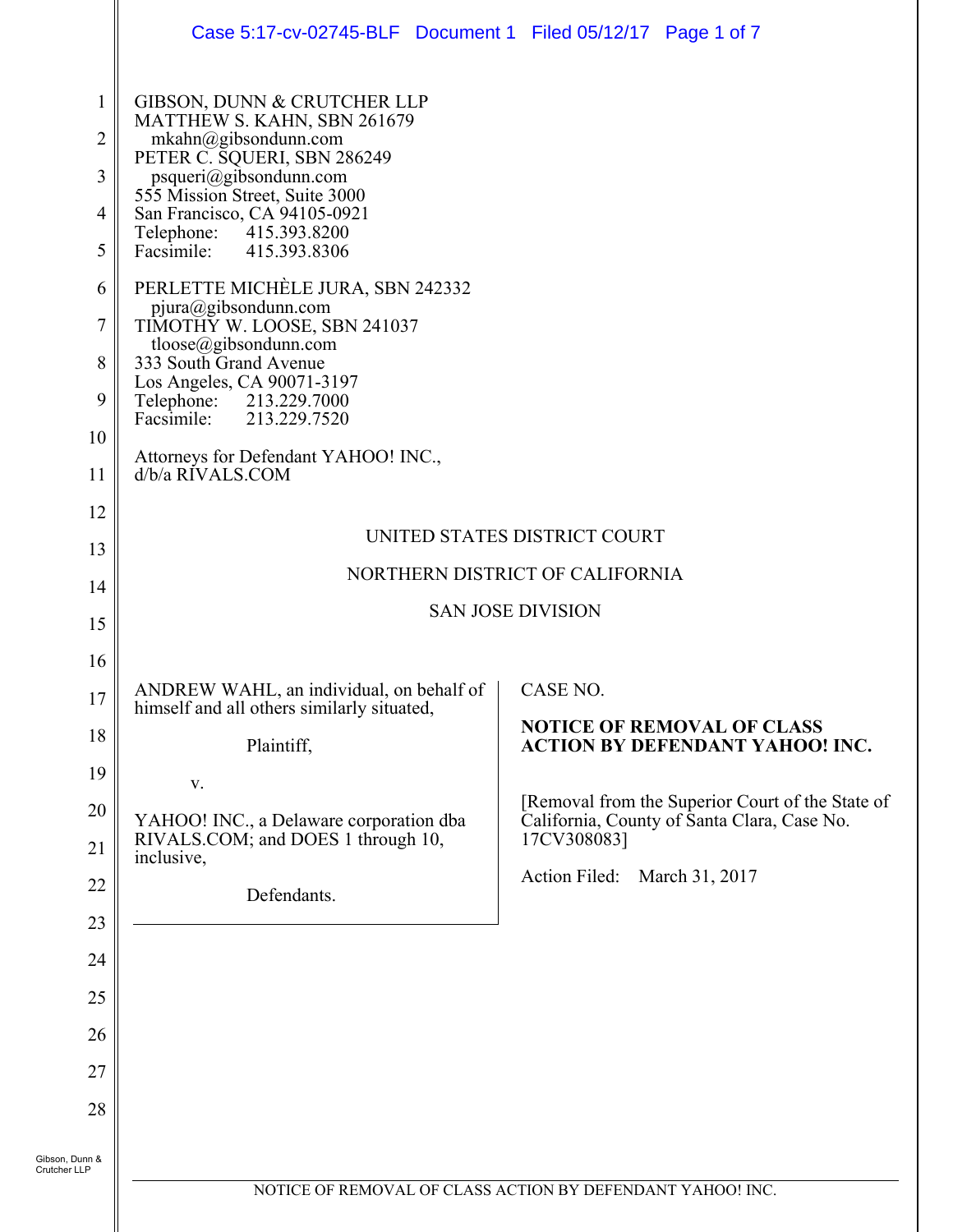# **TO THE CLERK OF THE ABOVE-TITLED COURT AND TO PLAINTIFF ANDREW WAHL AND HIS COUNSEL OF RECORD:**

PLEASE TAKE NOTICE THAT, pursuant to 28 U.S.C. §§ 1441, 1446, and 1453, and in accordance with 28 U.S.C. §§ 1331, 1332, 1367, and 1711, Defendant Yahoo! Inc., d/b/a Rivals.com ("Yahoo" or "Defendant"), hereby removes this action—with reservation of all defenses and rights from the Superior Court of the State of California for the County of Santa Clara, Case No. 17CV308083, to the United States District Court for the Northern District of California, San Jose Division. Removal is proper on the following grounds:

9

10

11

12

13

14

15

16

17

8

1

2

3

4

5

6

7

### **I. TIMELINESS OF REMOVAL**

1. Plaintiff Andrew Wahl ("Plaintiff") filed a Class Action Complaint ("Complaint") against Defendant in the Superior Court for Santa Clara County, California, Case Number 17CV308083, on March 31, 2017. Pursuant to 28 U.S.C § 1446(a), true and correct copies of all process, pleadings and orders served upon Defendant as of the date of this filing are attached as Exhibits A–C to the Declaration of Timothy Loose ("Loose Decl.") filed concurrently herewith.

2. Plaintiff served Defendant with a Summons and Complaint on April 14, 2017. *See* Loose Decl. Ex. A. This notice of removal is timely pursuant to 28 U.S.C. § 1446(b) because it is filed within 30 days after service was completed. *See* 28 U.S.C. § 1446(b); Fed. R. Civ. P. 6(a)(1).

18

19

20

21

22

23

24

25

26

27

28

## **II. SUMMARY OF ALLEGATIONS AND GROUND FOR REMOVAL**

 $3.$ Removal is proper pursuant to 28 U.S.C. §§ 1441 and 1453 because this Court has subject matter jurisdiction over this action and all claims asserted against Defendant pursuant to the Class Action Fairness Act of 2005 ("CAFA"), 28 U.S.C. § 1332(d).

 $4.$ CAFA applies "to any class action before or after the entry of a class certification order by the court with respect to that action." 28 U.S.C. § 1332(d)(8). This case is a putative "class action" under CAFA because it was brought under a state statute or rule, namely California Code of Civil Procedure § 382, authorizing an action to be brought by one or more representative persons as a class action. *See* 28 U.S.C. § 1332(d)(1)(B); *see also* Compl. ¶¶ 1, 9.

 $5<sub>1</sub>$ Plaintiff alleges in the Complaint that he "brings this class action on behalf of himself and a class of others similarly situated consisting of all persons who, within the applicable statute of

Gibson, Dunn & Crutcher LLP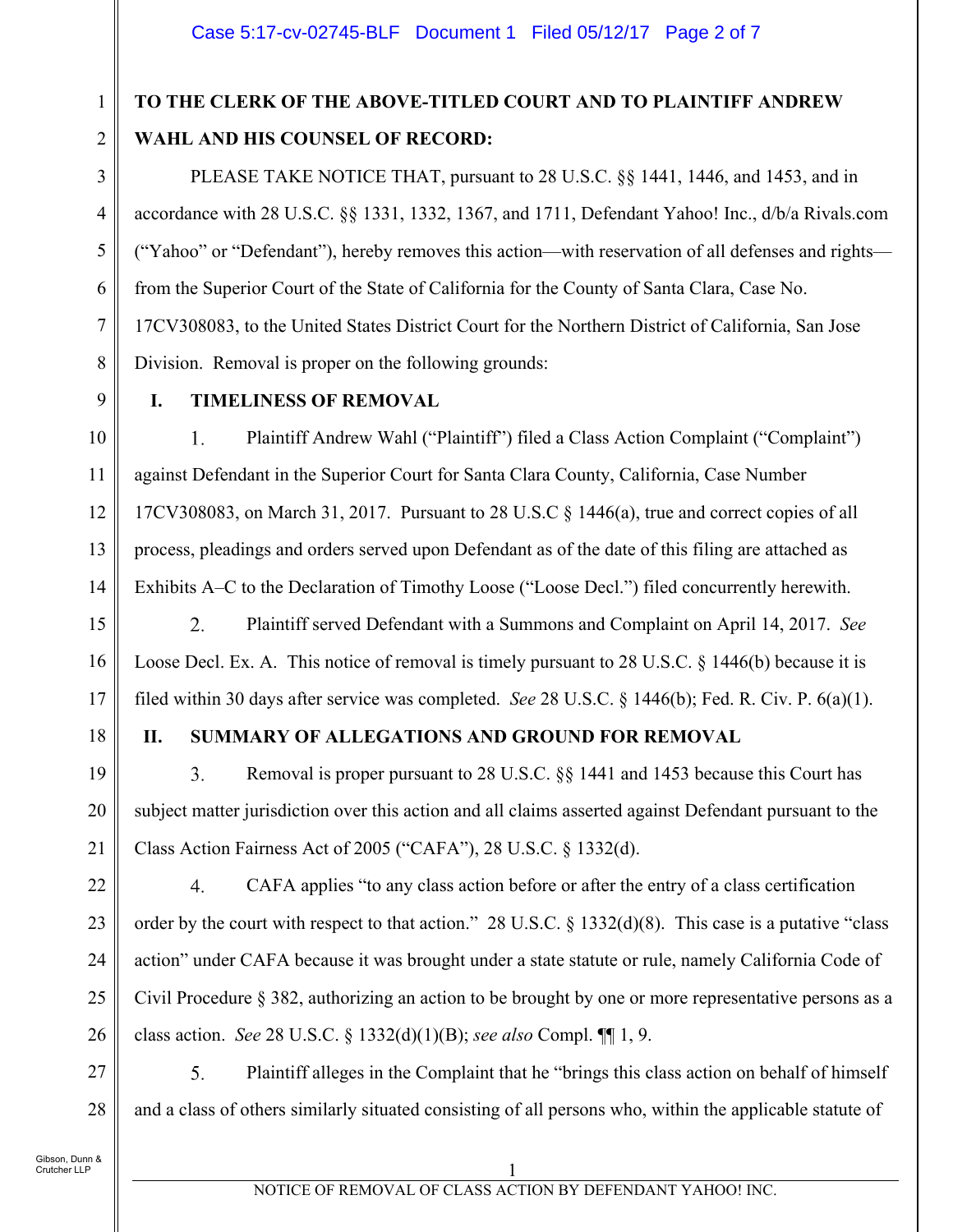#### Case 5:17-cv-02745-BLF Document 1 Filed 05/12/17 Page 3 of 7

limitations period, purchased subscriptions from Defendant Yahoo! Inc. dba Rivals.com . . . and whose credit cards, debit cards, or bank accounts were charged on a recurring basis by Defendant, as part of an automatic renewal plan or continuous service offer." Compl. ¶ 1.

6. The Complaint alleges a single cause of action for violation of California's Unfair Competition Law ("UCL"), California Business and Professions Code § 17200 *et seq.*, based on the alleged violation of two predicate statutes: (1) California's Automatic Renewal Law (Bus. & Prof. Code §§ 17600-17606), and (2) California's Liquidated Damages Law (Cal. Civ. Code § 1671). Compl. ¶¶ 36–54.

7. Plaintiff seeks "damages, restitution, injunctive and/or other equitable relief, and reasonable attorneys' fees" arising from his claim. Compl. ¶¶ 1, 4; *id.* at 11–12.

8. Under CAFA, federal courts have original jurisdiction over class actions where the amount in controversy exceeds \$5 million in the aggregate for the entire class, exclusive of interest and costs; the putative class action contains at least 100 members; and any member of the putative class is a citizen of a state different from that of any defendant. *See* 28 U.S.C. §§ 1332(d)(2),  $(d)(5)(B)$ , and  $(d)(6)$ .

16 9. Defendant denies any liability as to Plaintiff's individual claims and as to the claims of 17 the putative class members. However, for purposes of meeting the jurisdictional requirements for removal *only*, Defendant submits that this action satisfies all requirements for federal jurisdiction 18 19 under CAFA because, as set forth below, the allegations in the Complaint identify a putative class of 20 more than 100 members, establish the minimum diversity of citizenship required under CAFA, and 21 put in controversy more than \$5 million in the aggregate for the entire class, exclusive of interest and 22 costs. *See* 28 U.S.C. § 1332(d)(6).

23

24

25

26

27

28

1

2

3

4

5

6

7

8

9

10

11

12

13

14

15

#### **A. The Proposed Class Consists Of More Than 100 Members**

 $10<sub>1</sub>$ Plaintiff alleges in the Complaint that he "brings this class action on behalf of himself and a class of others similarly situated consisting of all persons who, within the applicable statute of limitations period, purchased subscriptions from Defendant Yahoo! Inc. dba Rivals.com ('Yahoo' or 'Rivals' or 'Defendant') and whose credit cards, debit cards, or bank accounts were charged on a recurring basis by Defendant, as part of an automatic renewal plan or continuous service offer."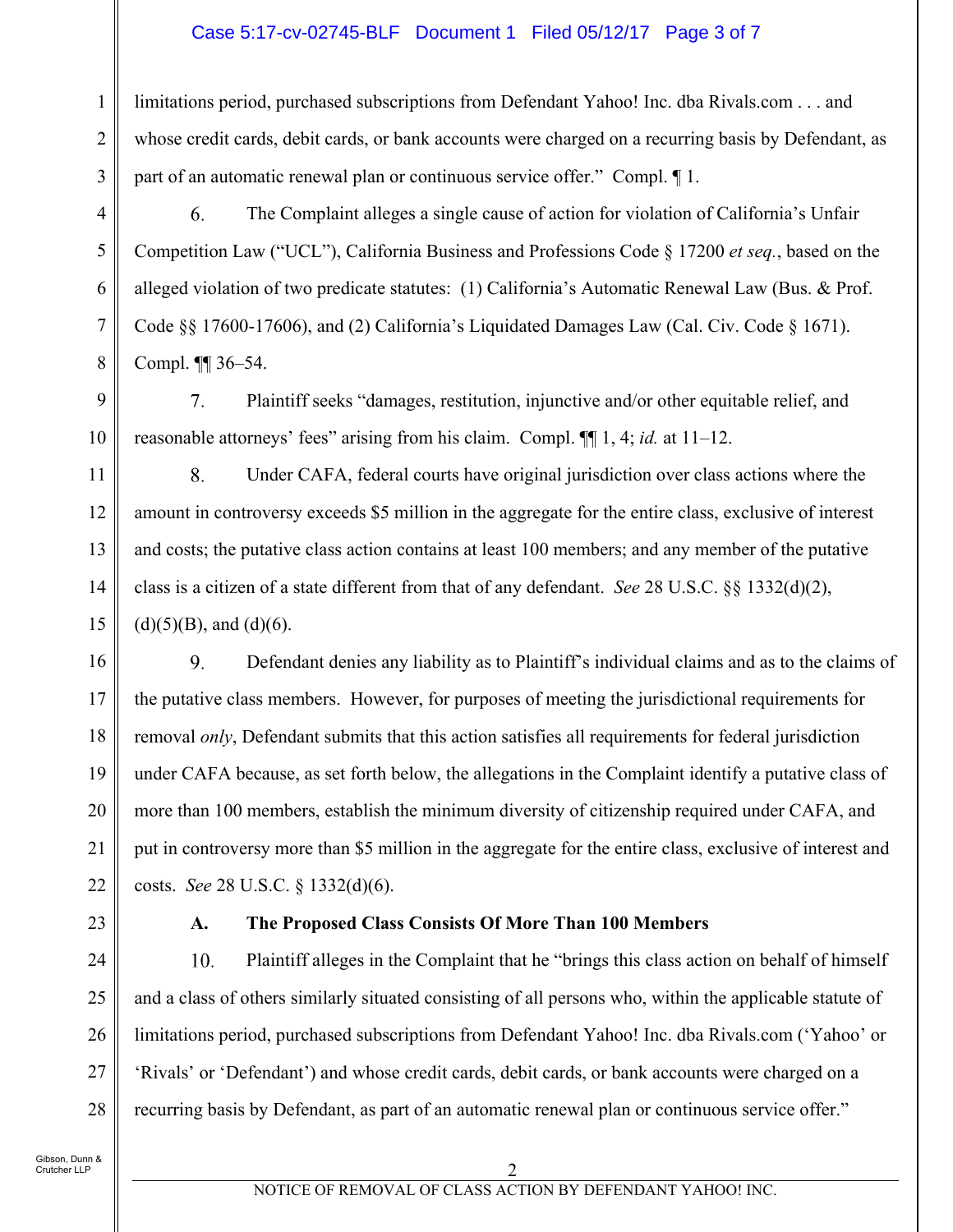1 2 3 4 Compl. ¶ 1. Plaintiff further alleges that he "is informed and believes that Rivals has sold over 2.4 million subscriptions." *Id.* ¶ 12. Accordingly, while Defendant denies that class treatment is permissible or appropriate, based on the Complaint's allegations the proposed class plainly consists of more than 100 members.

### **B. Defendant And Plaintiff Are Not Citizens Of The Same State**

The minimum diversity of citizenship criteria under CAFA requires that the plaintiff 11. or any member of the putative class is a citizen of a state that is different from that of any defendant. 28 U.S.C. § 1332(d)(2)(A).

5

6

7

8

9

 $12.$ Plaintiff alleges that he "is a resident of St. Louis, Missouri." Compl. ¶ 5.

10 13. Plaintiff alleges that "Defendant Yahoo is a corporation organized under the laws of 11 the State of Delaware with its principal place of business in Sunnyvale, California." Compl. ¶ 6. 12 Accordingly, Defendant is and has been at all relevant times citizens of the states of Delaware and 13 California, but not of Missouri, the state of Plaintiff's citizenship. *See* 28 U.S.C. § 1332(c)(1) ("[A] 14 corporation shall be deemed to be a citizen of every State and foreign state by which it has been incorporated and of the State or foreign state where it has its principal place of business . . . ."). 15

Because the proposed class representative is a citizen of a state different from that of 14. Defendant, the minimum diversity requirement is satisfied. *See* 28 U.S.C. § 1332(d)(2)(A).

18

16

17

19

20

21

#### **C. The Amount Placed In Controversy By The Class Claims Exceeds \$5 Million**

Although Defendant denies that Plaintiff's claims have any merit, Defendant avers, for 15. the purposes of meeting the jurisdictional requirements for removal only, that Plaintiff's requested monetary recovery exceeds \$5 million.

- 22
- 23

#### **1. Plaintiff's Class Allegations Seeking Recovery Under The UCL Surpass The Jurisdictional Threshold Amount**

16. Defendant denies that Plaintiff or putative class members are entitled to any relief. 24 However, for purposes of this jurisdictional analysis only, Defendant relies on Plaintiff's allegations. 25 *See Lewis v. Verizon Commc'ns, Inc.*, 627 F.3d 395, 399 (9th Cir. 2010) ("In determining the amount 26 [in controversy], we first look to the complaint."). 27

Gibson, Dunn & Crutcher LLP

28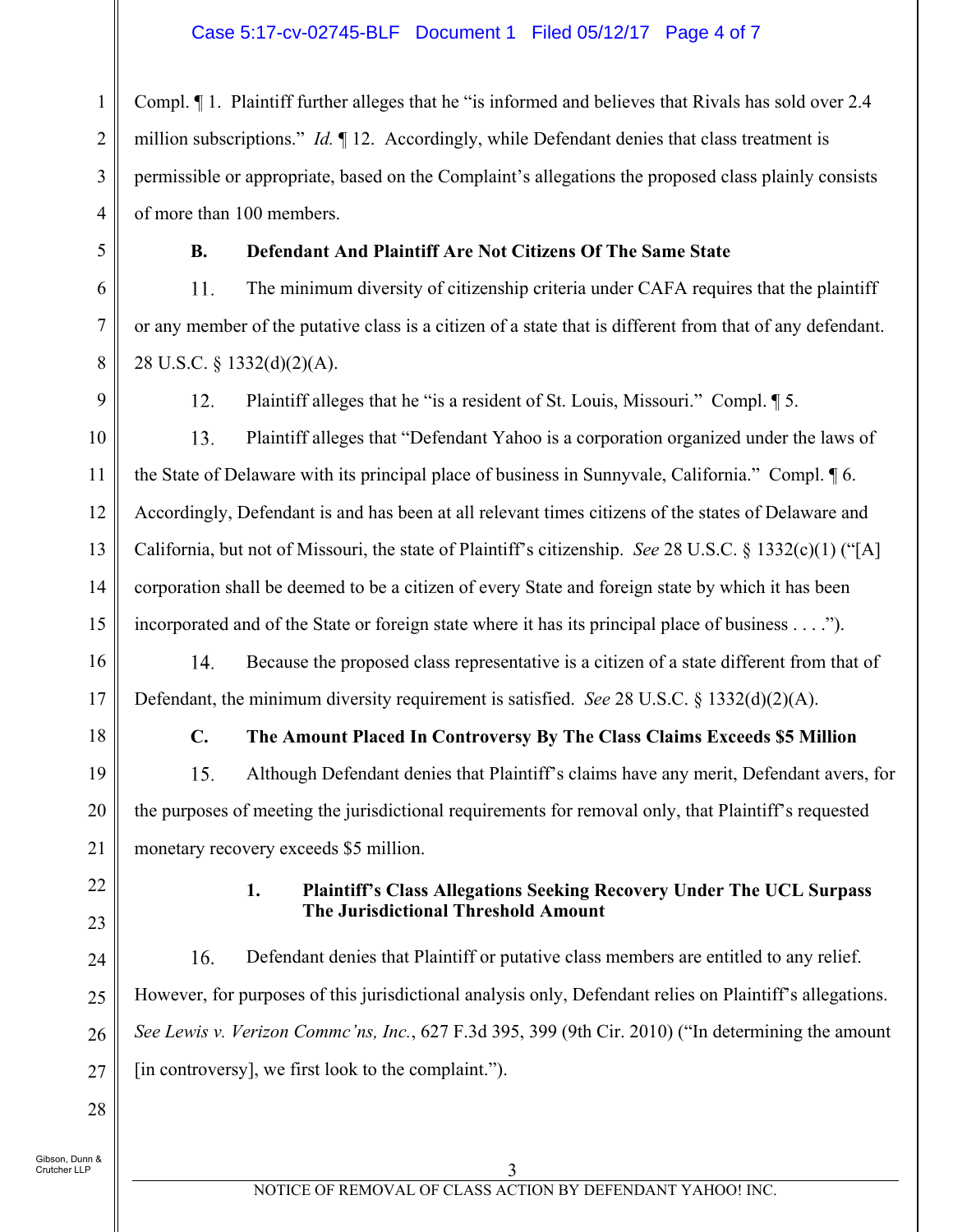1 17. Plaintiff alleges that "Rivals . . . sells monthly and annual subscriptions that provide 2 access to 'premium' content and message boards." Compl. ¶ 12.

18. Plaintiff alleges that "[t]o purchase a subscription, the user is required to create an account by providing an email address and designating a username and password," and then "selects either an annual subscription for \$99.95 per year or a monthly subscription for \$9.95 per month." Compl. ¶ 13.

7 19. Plaintiff alleges that he personally purchased three one-year subscriptions—in 8 February 2015, February 2016, and February 2017—at a cost of \$99.95 each. Compl. ¶¶ 20–24.

9 As mentioned above, Plaintiff alleges that he "is informed and believes that Rivals has 20. 10 sold over 2.4 million subscriptions." Compl.  $\P$  12.

11 21. Thus, even if the Court were to assume for the purposes of this jurisdictional analysis 12 only that *all* of the alleged 2.4 million users purchased *just one* monthly subscription at a cost of 13 \$9.95, the amount in controversy would total \$23,880,000—i.e., \$9.95 multiplied by 2.4 million.

14

15

16

17

22

23

24

25

26

3

4

5

6

### **2. Plaintiff's Request For Attorneys' Fees Places Additional Money In Controversy**

22. Plaintiff seeks "attorneys' fees and costs" "associated with this action." Compl.  $\P$ [1, 4; *id.* at 12.

23. Under Ninth Circuit precedent, the benchmark commonly used for the award of 18 19 attorneys' fees is 25% of the common fund. *See Hanlon v. Chrysler Corp.*, 150 F.3d 1011, 1029 (9th Cir. 1998); *Jasso v. Money Mart Express, Inc.*, No. 11-CV-5500 YGR, 2012 WL 699465, at \*7 20 (N.D. Cal. Mar. 1, 2012). 21

24. Defendant denies that any such attorneys' fees are owed to Plaintiff or the putative class, and reserves the right to contest the application of the 25% benchmark in this case. However, for purposes of this jurisdictional analysis *only*, Defendant relies on Plaintiff's allegations that the attorneys' fees are owed. Applying the 25% benchmark to the figures alleged in the Complaint (*see supra*), Plaintiff's request for attorneys' fees places an additional \$5,970,000 in controversy.

25. For the foregoing reasons, this action meets the jurisdictional minimum amount in 27 controversy, and removal to this Court is proper under CAFA. 28

Gibson, Dunn & Crutcher LLP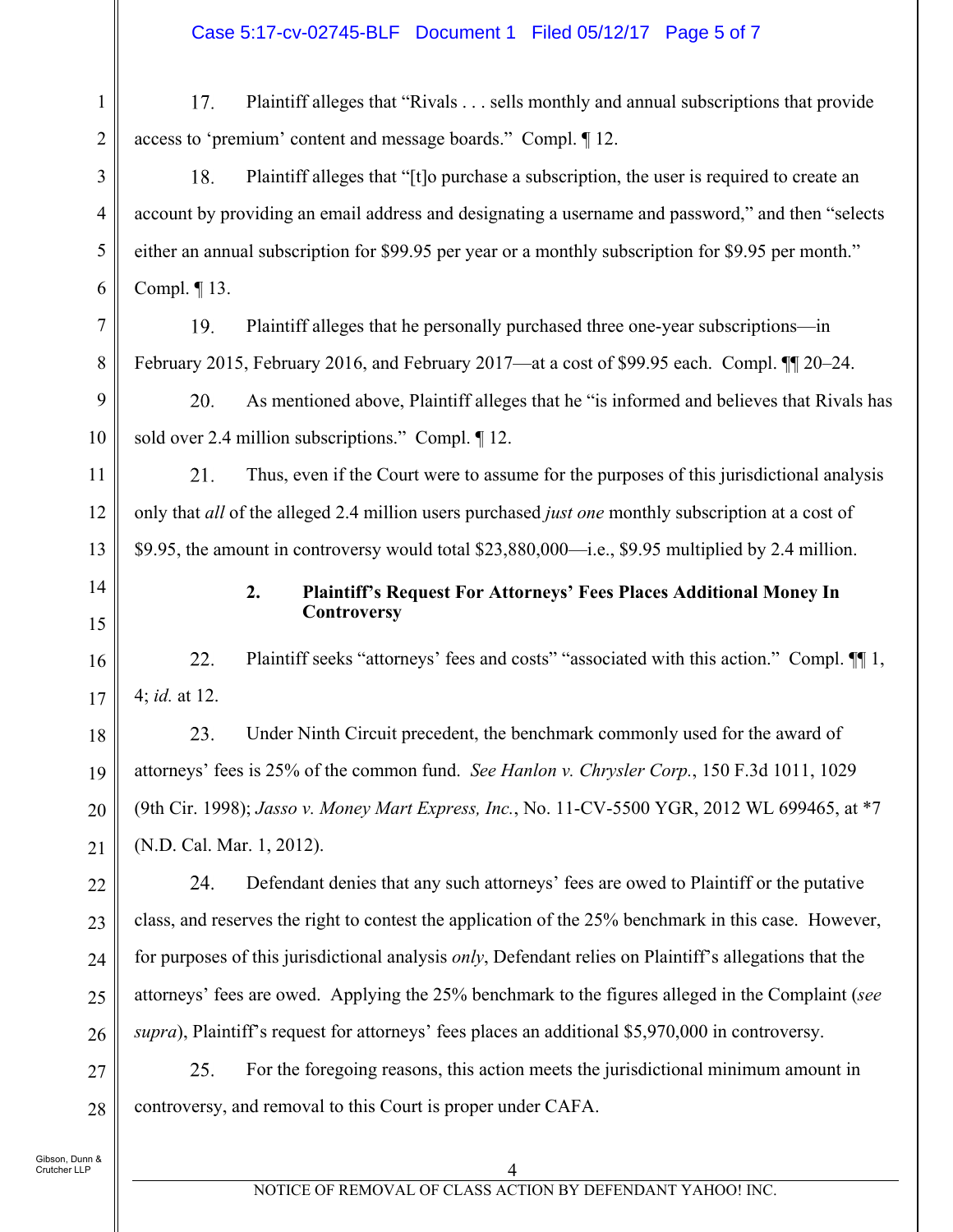# Case 5:17-cv-02745-BLF Document 1 Filed 05/12/17 Page 6 of 7

| $\mathbf{1}$                   | Furthermore, because Defendant has shown there is federal jurisdiction over this<br>26.               |  |  |  |
|--------------------------------|-------------------------------------------------------------------------------------------------------|--|--|--|
| $\overline{2}$                 | action, Plaintiff bears the burden of proof with regard to any argument that an exception to CAFA     |  |  |  |
| $\mathfrak{Z}$                 | removal applies and justifies remand. Serrano v. 180 Connect, Inc., 478 F.3d 1018, 1024 (9th Cir.     |  |  |  |
| 4                              | 2007). Defendant submits that no such exception applies and expressly reserves the right to contest   |  |  |  |
| 5                              | and further brief the applicability of any exception that Plaintiff may raise in a motion for remand. |  |  |  |
| 6                              | THIS COURT HAS JURISDICTION AND REMOVAL IS PROPER<br>Ш.                                               |  |  |  |
| $\overline{7}$                 | Based on the foregoing facts and allegations, this Court has original jurisdiction over<br>27.        |  |  |  |
| 8                              | this action pursuant to 28 U.S.C. § 1332(d) because:                                                  |  |  |  |
| 9                              | (a) This is a civil action that is a class action within the meaning of 28 U.S.C.                     |  |  |  |
| 10                             | § 1332(d)(1)(B);                                                                                      |  |  |  |
| 11                             | (b) This action involves a putative class of more than 100 persons as required by 28 U.S.C.           |  |  |  |
| 12                             | § 1332(d)(5)(B);                                                                                      |  |  |  |
| 13                             | (c) The amount in controversy exceeds \$5 million, exclusive of interest and costs, as                |  |  |  |
| 14                             | required under 28 U.S.C. $\S$ 1332(d)(2); and                                                         |  |  |  |
| 15                             | (d) Plaintiff is a citizen of a state that is different from that of any Defendant, as required by    |  |  |  |
| 16                             | 28 U.S.C. § 1332(d)(2)(A).                                                                            |  |  |  |
| 17                             | Accordingly, removal of this action is proper under 28 U.S.C. §§ 1441, 1446, and 1453.                |  |  |  |
| 18                             | 28.<br>The United States District Court for the Northern District of California, San Jose             |  |  |  |
| 19                             | Division, is the appropriate venue for removal pursuant to 28 U.S.C. $\S$ 1441(a) because it embraces |  |  |  |
| 20                             | the place where Plaintiff originally filed this case, in Santa Clara County Superior Court. See       |  |  |  |
| 21                             | 28 U.S.C. § 84(c); 28 U.S.C. § 1441(a).                                                               |  |  |  |
| 22                             | In accordance with 28 U.S.C. $\S$ 1446(a), true and correct copies of all process,<br>29.             |  |  |  |
| 23                             | pleadings and orders served upon Defendant are attached as Exhibits A–C to the Declaration of         |  |  |  |
| 24                             | Timothy Loose filed concurrently herewith.                                                            |  |  |  |
| 25                             | Upon filing this Notice of Removal, Defendant will furnish written notice to Plaintiff's<br>30.       |  |  |  |
| 26                             | counsel, and will file and serve a copy of this Notice with the Clerk of the Superior Court of Santa  |  |  |  |
| 27                             | Clara County pursuant to 28 U.S.C. § 1446(d).                                                         |  |  |  |
| 28                             |                                                                                                       |  |  |  |
| Gibson, Dunn &<br>Crutcher LLP | 5                                                                                                     |  |  |  |
|                                |                                                                                                       |  |  |  |